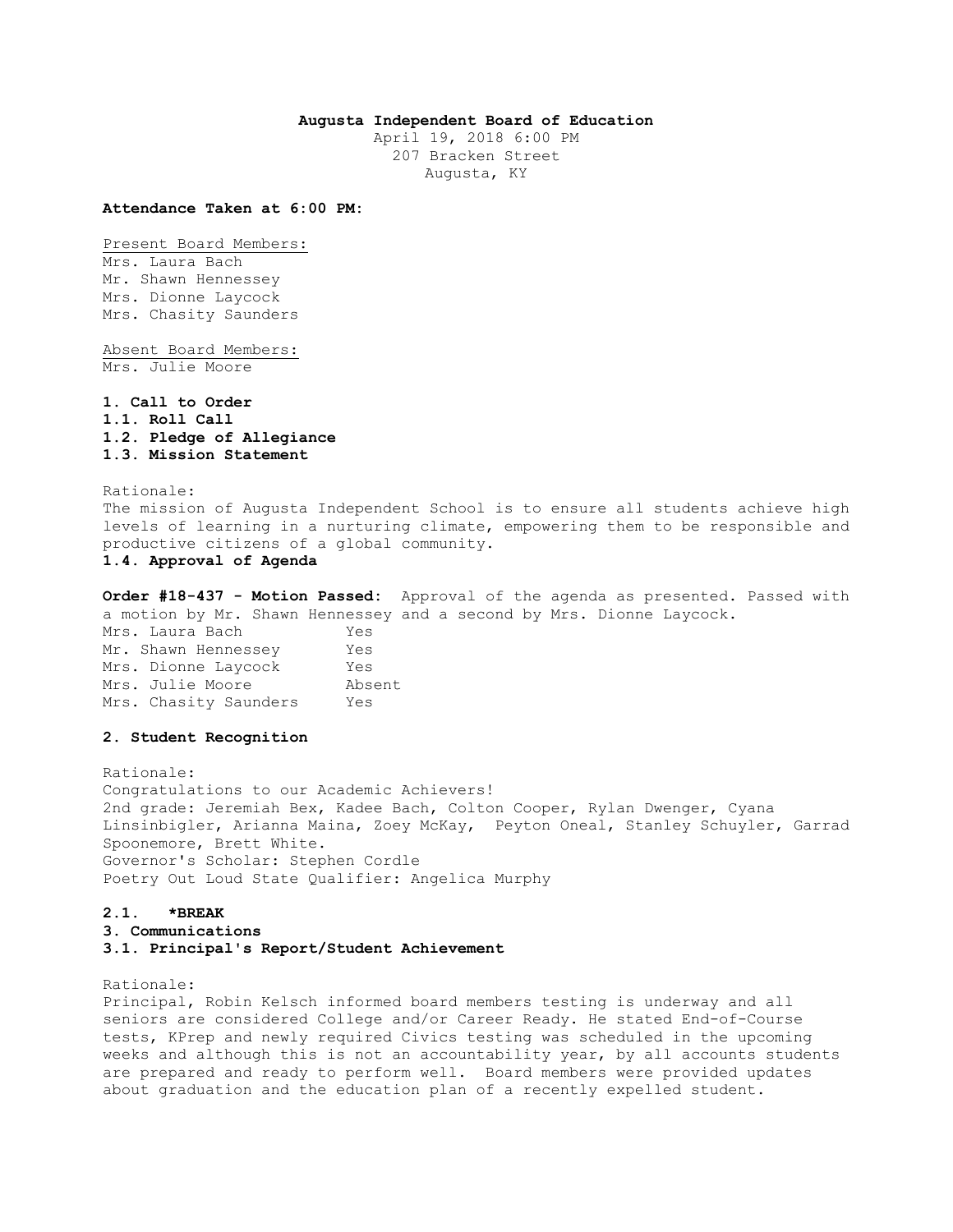Principal Kelsch reported the Professional Development Plan for 2018-2019 will be devoted to Non-Traditional Instructional Program planning, Technology, Growth Mindset and Active Shooter training for the teaching staff.

## **3.2. Superintendent's Report**

## Rationale:

Superintendent, Lisa McCane provided legislative session highlights and stated that contrary to the SEEK Guaranteed Base Per Pupil amount slightly increasing next school year, many other program and funding cuts would make budgetary management more and more difficult.

Board members learned the Summer Feeding Program is set for June 4th-August 3rd in collaboration with the Maysville Housing Authority and two \$500 scholarships will be awarded to two seniors on behalf of the Augusta Independent Educational Foundation, Inc. again this year.

The installation of metal detectors was presented as an option for added safety and security for the upcoming school year to board members. Superintendent McCane stated installing metal detectors was not a full proof solution, rather an added precaution and possible deterrent for weapons being brought into the building. She stated the district has nearly \$5,000 remaining in Safe Schools funds, if the board decides to install metal detectors. Furthermore, she said two quality 12-point metal detectors can be purchased for that amount. Board members discussed the pros and cons of installing metal detectors and agreed the benefits outweigh the drawbacks.

**Order #18-438 - Motion Passed:** Approve Installation of Metal Detectors passed with a motion by Mrs. Dionne Laycock and a second by Mrs. Chasity Saunders.

| Mrs. Laura Bach       | Yes    |
|-----------------------|--------|
| Mr. Shawn Hennessey   | Yes    |
| Mrs. Dionne Laycock   | Yes    |
| Mrs. Julie Moore      | Absent |
| Mrs. Chasity Saunders | Yes    |

# **3.3. Personnel**

Rationale: Classified Retirements Cathy Clark: Board Office Secretary (Effective June 1st, 2018) Dale Clark: Bus Driver (Effective June 1st, 2018) Rebecca Curtis: Cafeteria Manager (Effective June 1st, 2018) Certified Resignation: Justin Miller: MS Math (End of school year)

## **3.4. Attendance/Enrollment**

Rationale: Enrollment P-12: 306 Enrollment K-12: 287 March Attendance: 94.66 % Overall Attendance: 95.12%

**3.5. Citizens** 

```
3.6. Board Members
```
**4. Business Action/Discussion Items**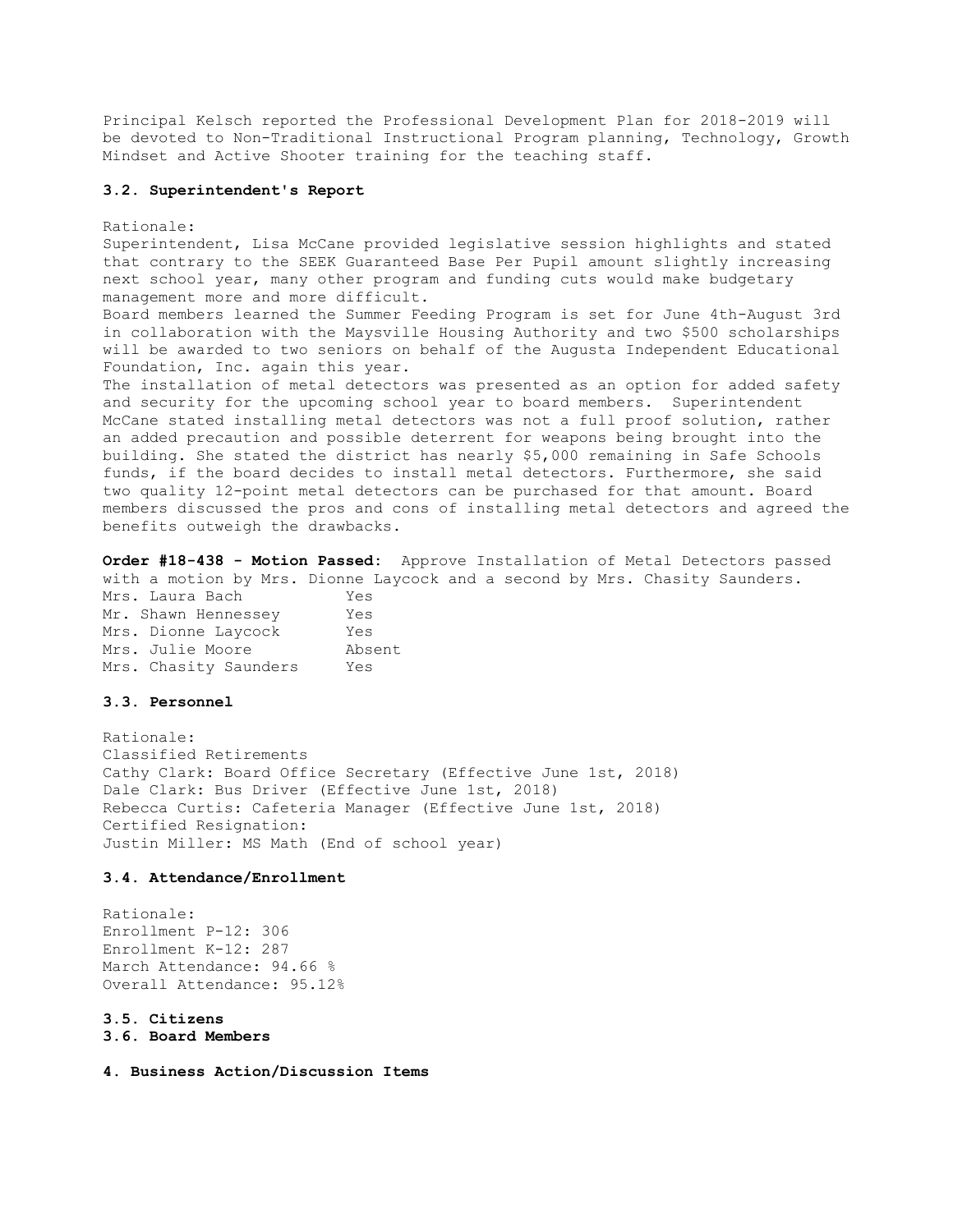# **4.1. Approve Monthly Budget Report**

Rationale: March 2018 Budget Report General Fund Revenue receipts through March totaled over \$1,410,000. Local Revenue: Property tax revenue accounted for over \$231,000. Utility taxes generated over \$93,000. Nearly \$18,000 has been collected in motor vehicle taxes, while \$8,100 has been received from PSC taxes, \$2,300 in delinquent property taxes, and \$2,200 in omitted property taxes. Over \$12,000 has been collected for tuition. Approximately \$6,300 was received for bus rental, while a \$2,400 worker's comp refund was received. The fitness center has collected nearly \$1,600 in dues. Over \$1,200 in miscellaneous revenue has been collected. State Revenue: SEEK funding accounted for \$1,012,000, while over \$4,700 was received for revenue in lieu of taxes from the state. Federal Revenue: \$13,600 was received for Medicaid reimbursement. Expenditures through the 3rd quarter totaled \$1,247,000. School Budget: The school's budget is \$19,750. Through March, \$16,800 was spent. \$6,200 was expended on copying and printing, \$3,500 on general supplies, \$1,400 on dues and fees, \$1,300 on supplemental curriculum materials, \$1,000 on technology supplies, and \$930 was expended on assessment software. Maintenance Budget: Expenses totaled nearly \$171,000 through March. Expenses included \$61,000 on utility services, \$50,000 on salaries and benefits, \$31,000 for property insurance, \$11,000 on repairs and maintenance, \$9,000 on general supplies, \$7,900 on professional services, and \$1,200 on snow removal. 66.5% of the maintenance budget has been utilized. Transportation Budget: Through March, costs were at approximately \$58,600. \$33,000 was expended on salaries and benefits, \$9,400 on diesel fuel, \$5,500 on fleet insurance, \$5,400 in repair parts, \$4,000 on vehicle repair and maintenance, and \$900 on supplies/services/fees. 55.6% of the transportation budget has been utilized. For the general fund, receipts exceeded expenditures by approximately \$163,000. Special Revenue Fund An account has been established for the school nurse where we can track donations and funds raised to be used for supplies and modernizing equipment in the school health office. The current balance is \$5,400, but there were approximately \$1,000 in invoices needing to be paid on March 31, and another AED that was being ordered, which would make the true balance a little more than \$3,000. Food Service Fund Food service revenue through March totaled nearly \$131,000. \$117,000 was received for federal reimbursement, while \$14,000 was local revenue. Expenses totaled approximately \$118,000, including \$69,800 on food and supplies, \$43,500 was for salaries and benefits, \$2,600 on dues and fees, and \$1,700 on equipment costs. The food service balance as of March 31 was \$12,600. **Order #18-439 - Motion Passed:** Approve Monthly Budget Report passed with a motion by Mr. Shawn Hennessey and a second by Mrs. Chasity Saunders. Mrs. Laura Bach Yes

|                       | .      |
|-----------------------|--------|
| Mr. Shawn Hennessey   | Yes    |
| Mrs. Dionne Laycock   | Yes    |
| Mrs. Julie Moore      | Absent |
| Mrs. Chasity Saunders | Yes    |

# **4.2. Approve Monthly Facilities Report**

Rationale: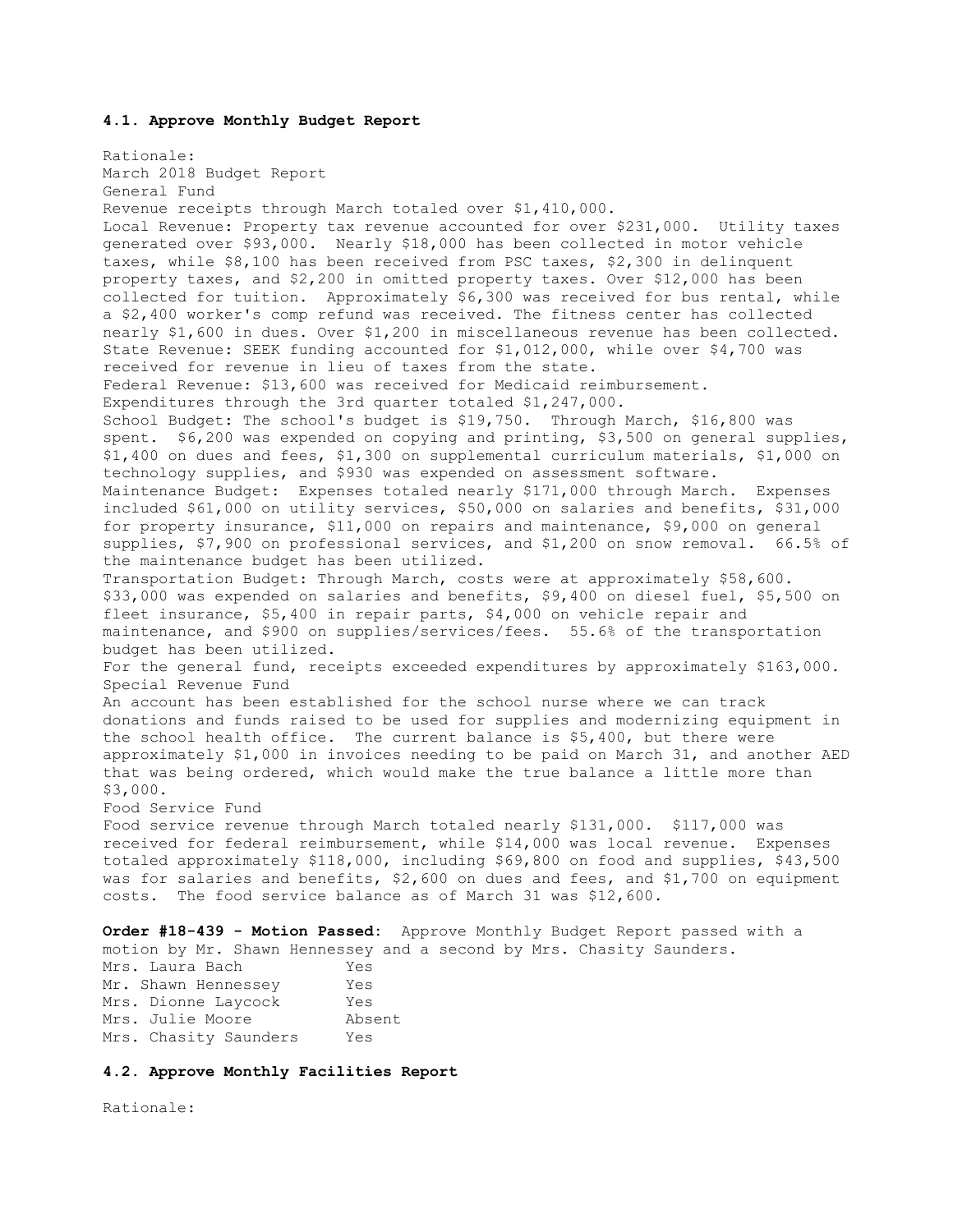Monthly Maintenance:

- Purchased new push mower
- Repaired water heater in Family and Consumer Science Room
- Unclogged two drains (Greg Taylor)
- Boiler pumps ordered from Phizer Mechanical
- Light replaced in front hallway
- Storm door replaced on board office front door

**Order #18-440 - Motion Passed:** Approve Monthly Facilities Report passed with a motion by Mr. Shawn Hennessey and a second by Mrs. Dionne Laycock.

Mrs. Laura Bach Yes Mr. Shawn Hennessey Yes Mrs. Dionne Laycock Yes Mrs. Julie Moore Absent Mrs. Chasity Saunders Yes

# **4.3. Approve First National Bank Account Change**

Rationale: The board office received notice from First National Bank of \$947.41 remaining in the Leola Poe Scholarship Fund. The board must approve the removal of former Finance Officer, Mary Alice Thornbury from the account and add current Finance Officer, Tim Litteral to process the remaining funds.

**Order #18-441 - Motion Passed:** Approve First National Bank Account Change passed with a motion by Mrs. Dionne Laycock and a second by Mr. Shawn Hennessey. Mrs. Laura Bach Yes Mr. Shawn Hennessey Yes Mrs. Dionne Laycock Yes Mrs. Julie Moore Absent

**4.4. Approve 2018-2019 Non-Traditional Instruction Program Application** 

Rationale: Superintendent McCane recommended the board approve the Non-Traditional Instructional Program Application. She informed board members, if approved by KDE, implementation would begin during the 2018-2019 school year.

**Order #18-442 - Motion Passed:** Approve 2018-2019 Non-Traditional Instruction Program Application passed with a motion by Mrs. Chasity Saunders and a second by Mrs. Dionne Laycock.

| Mrs. Laura Bach       | Yes    |
|-----------------------|--------|
| Mr. Shawn Hennessey   | Yes    |
| Mrs. Dionne Lavcock   | Yes    |
| Mrs. Julie Moore      | Absent |
| Mrs. Chasity Saunders | Yes    |
|                       |        |

Mrs. Chasity Saunders Yes

# **4.5. Approve Authorization to Operate Youth Employment Program**

Rationale: Superintendent McCane informed the board of the district's recent submission of an RFP to the TENCO Workforce Development Board for a Youth Employment Grant in the amount of \$59,122.68.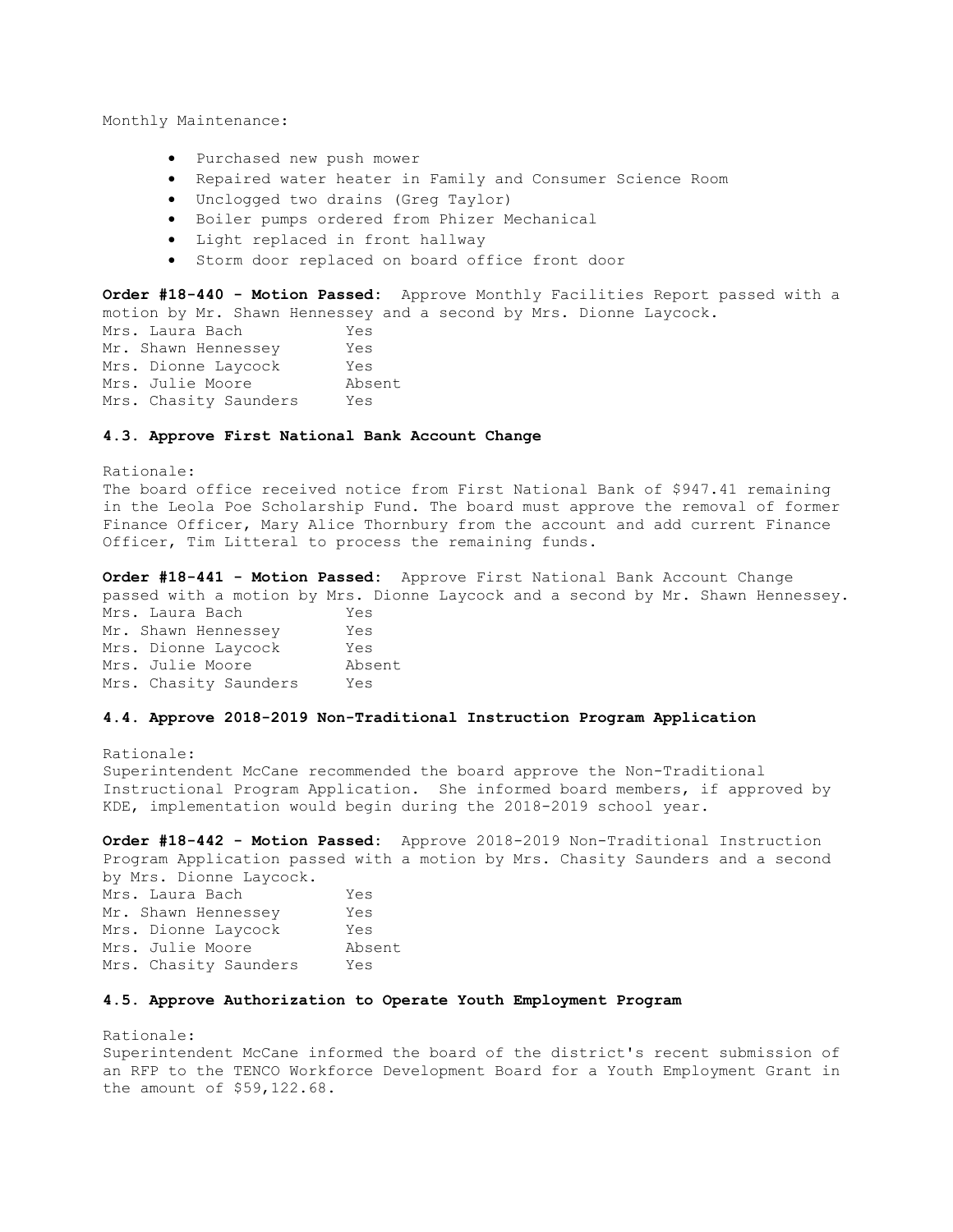She said if awarded, the grant will provide employment preparation, work experience, career exploration post-secondary guidance and follow-up services to assist in-school and out-of-school youth ages 17-24. Superintendent McCane requested Augusta Independent Board of Education authorize the district to act as the fiscal agent and operator of the program, if awarded a grant. All funding is provided through the TENCO Workforce Development Board.

**Order #18-443 - Motion Passed:** Approve Authorization to Operate Youth Employment Program passed with a motion by Mr. Shawn Hennessey and a second by Mrs. Dionne Laycock. Mrs. Laura Bach Yes Mr. Shawn Hennessey Yes Mrs. Dionne Laycock Yes Mrs. Julie Moore Absent Mrs. Chasity Saunders Yes

# **4.6. Approve Amended 2017-2018 School Calendar**

Rationale:

The amended calendar includes ten days of school missed (8 weather, 1 disaster, 1 school day for education rally). Five instructional days will be added to the end of the school year on May 21st, 22nd, 23rd, 24th with the last day for students on May 25th. Student attendance days will be 170 days and 170 days are required.

**Order #18-444 - Motion Passed:** Approve Amended 2017-2018 School Calendar passed with a motion by Mrs. Dionne Laycock and a second by Mrs. Chasity Saunders.

| Mrs. Laura Bach       | Yes    |
|-----------------------|--------|
| Mr. Shawn Hennessey   | Yes    |
| Mrs. Dionne Laycock   | Yes    |
| Mrs. Julie Moore      | Absent |
| Mrs. Chasity Saunders | Yes    |

## **4.7. Approve 2018-2019 Certified Evaluation Plan**

**Order #18-445 - Motion Passed:** Approve 2018-2019 Certified Evaluation Plan passed with a motion by Mrs. Dionne Laycock and a second by Mr. Shawn Hennessey. Mrs. Laura Bach Yes Mr. Shawn Hennessey Yes Mrs. Dionne Laycock Yes Mrs. Julie Moore Absent Mrs. Chasity Saunders Yes

## **4.8. Approve 2018-2019 Auditor's Contract**

Rationale: Superintendent McCane recommended the board approve Kelley, Galloway, Smith and Goolsby, PSC to perform the FY18 annual financial audit. The cost will remain \$13,000.

**Order #18-446 - Motion Passed:** Approve 2018-2019 Auditor's Contract passed with a motion by Mrs. Chasity Saunders and a second by Mrs. Dionne Laycock. Mrs. Laura Bach Yes Mr. Shawn Hennessey Yes Mrs. Dionne Laycock Yes Mrs. Julie Moore Absent Mrs. Chasity Saunders Yes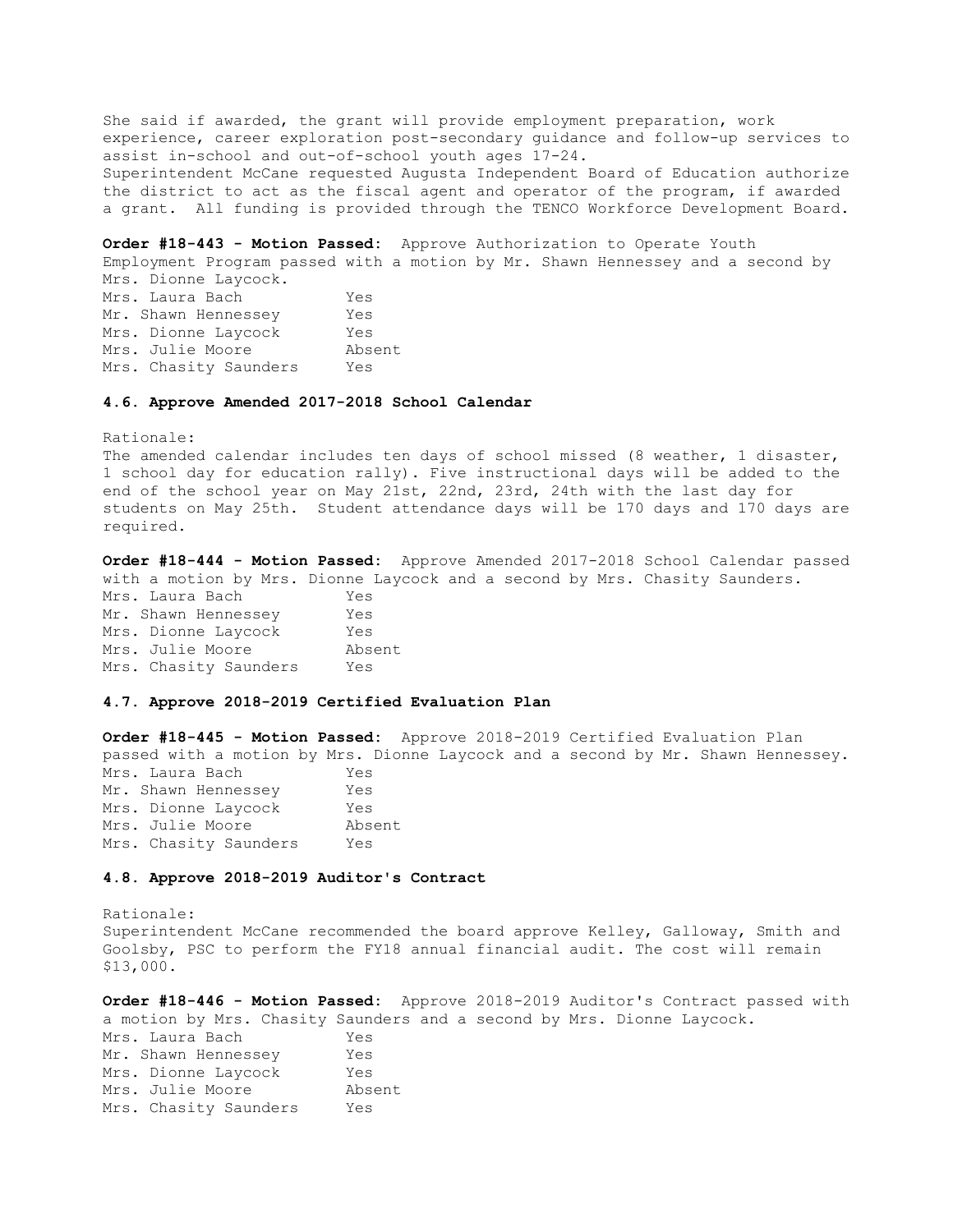## **5. Business Consent Items**

**Order #18-447 - Motion Passed:** Approval of the Business and Consent items as presented passed with a motion by Mr. Shawn Hennessey and a second by Mrs. Dionne Laycock. Mrs. Laura Bach Yes Mr. Shawn Hennessey Yes Mrs. Dionne Laycock Yes Mrs. Julie Moore Absent Mrs. Chasity Saunders Yes

## **5.1. Approve Previous Meeting Minutes**

**5.2. Approve Fundraiser** 

**5.3. Approve 2018-2019 Non-Public Transportation Contract** 

**5.4. Approve 2018-2019 KEDC Cooperative Membership** 

Rationale: Board Membership Services Includes:

- Networking and professional development opportunities
- Advice and limited legal services
- Advice and information on facilities
- Advice and information on finance
- Instructional Support
- KPC access to collective bidding, purchasing, and technology services
- Salary surveys and ranking online reports
- Minority recruitment advertising
- MUNIS support

Total Cooperative Membership Fees: \$1,022.78

## **5.5. Approve 2018-2019 Substitute Teachers**

# **5.6. Approve 2018-2019 Non-Resident Contract**

Rationale: Lewis County School District: Specific Number (2)

#### **5.7. Approve Surplus Items**

Rationale: 9 CRT "old tube" televisions

#### **5.8. Approve Bills**

**5.9. Approve Treasurer's Report** 

# **6. Approve Executive Session KRS 61.810 (1)(f)**

Rationale: The board entered into Executive Session at 6:43 p.m. to discuss litigation.

**Order #18-448 - Motion Passed:** passed with a motion by Mr. Shawn Hennessey and a second by Mrs. Chasity Saunders.